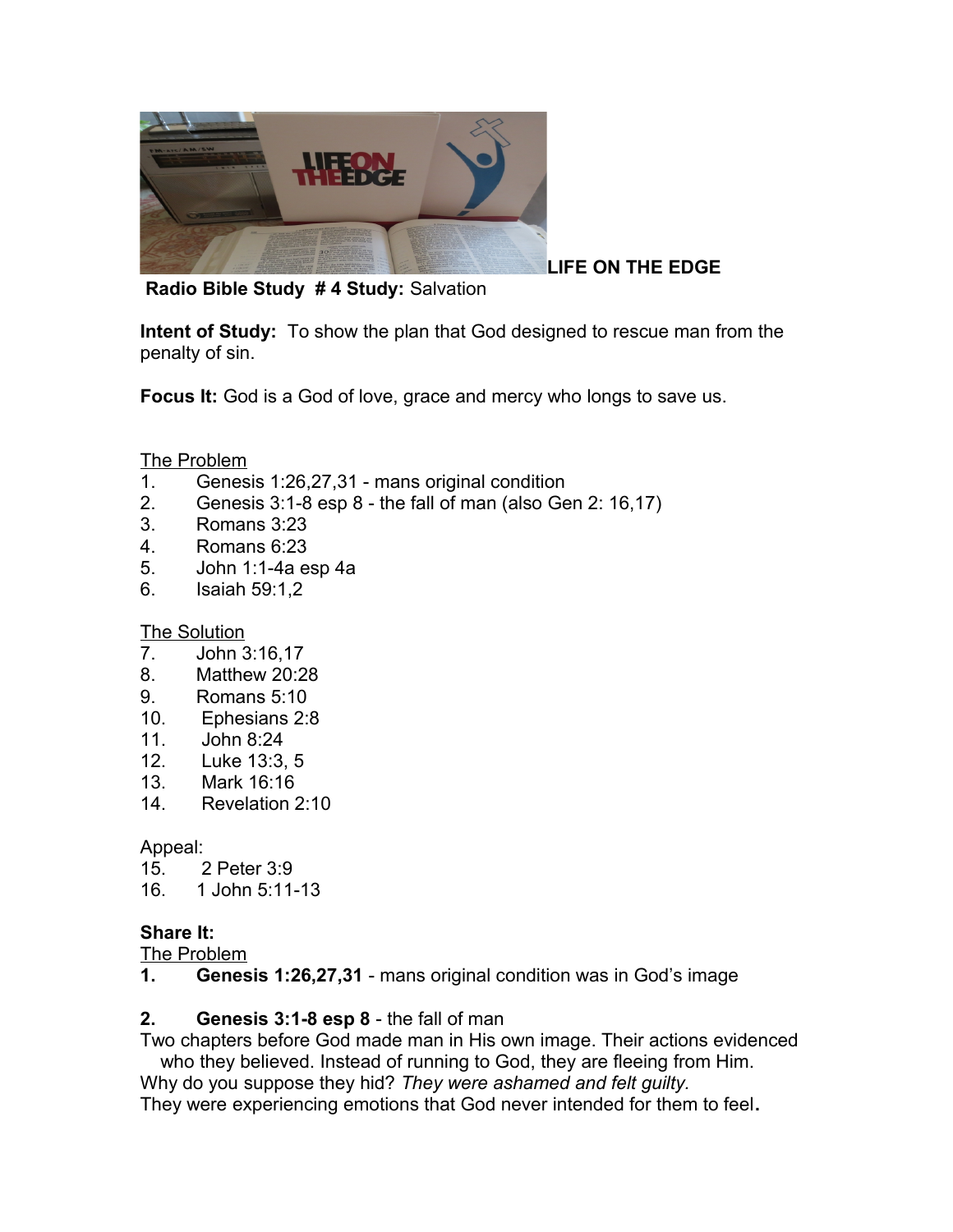Was this merely something that happened to a man and a woman in a garden thousands of years ago? Was this an isolated incident completely unrelated to us today?

**3. Romans 3:23** - ALL have sinned, no one has escaped. All have had the experience of guilt, all have had the experience of shame, all have wanted to flee and hide from God.

Fall short - continually fall short (Greek continuative)

## **4. Romans 6:23a** - the wages of sin tis death

Why death? Why couldn't the wages of sin be imprisonment or corporal punishment? The Bible answers that question.

**5. John 1:1-4a, esp 4a** - Jesus is the source of all life.

**6. Isaiah 59:1,2** - Sin causes separation.

\*Illustration: If I put my arms against a wall, I can say my arms are separating me from the wall. If I push against the wall, who moves? *Me.* My sins push me away from God, God does not push me away.

Who fled from who in the Garden of Eden? *Adam and Eve fled*.

**2** - "your God" He is still our God, He does not disown us.

The result of sin is death because it causes us to move away from the source of life.

The good news of Salvation is only as good as the bad news is bad. Lifeguard saving you in your kiddie-pool, or someone saving you in the ocean, which salvation do you appreciate?

The Solution

**7. John 3:16,17** - What is a synonym for perish? *Die*.

How does this work? In what way does God sending His son save us from death?

**8. Matthew 20:28** - Give His life as a ransom, a price.

How does this ransom solve the problem?

# **9. Romans 5:10**

How are we reconciled to God? *By the death of His son.* He died the death that you deserve.

How are we saved? *By His life*. Jesus lived the life that you have not lived.

\*Illustration: The billionaires club - Imagine that you wanted to become a member of the billionaires club. To be a member how much money do you need to have? One billion. If you're one billion in debt, how much do you need to be a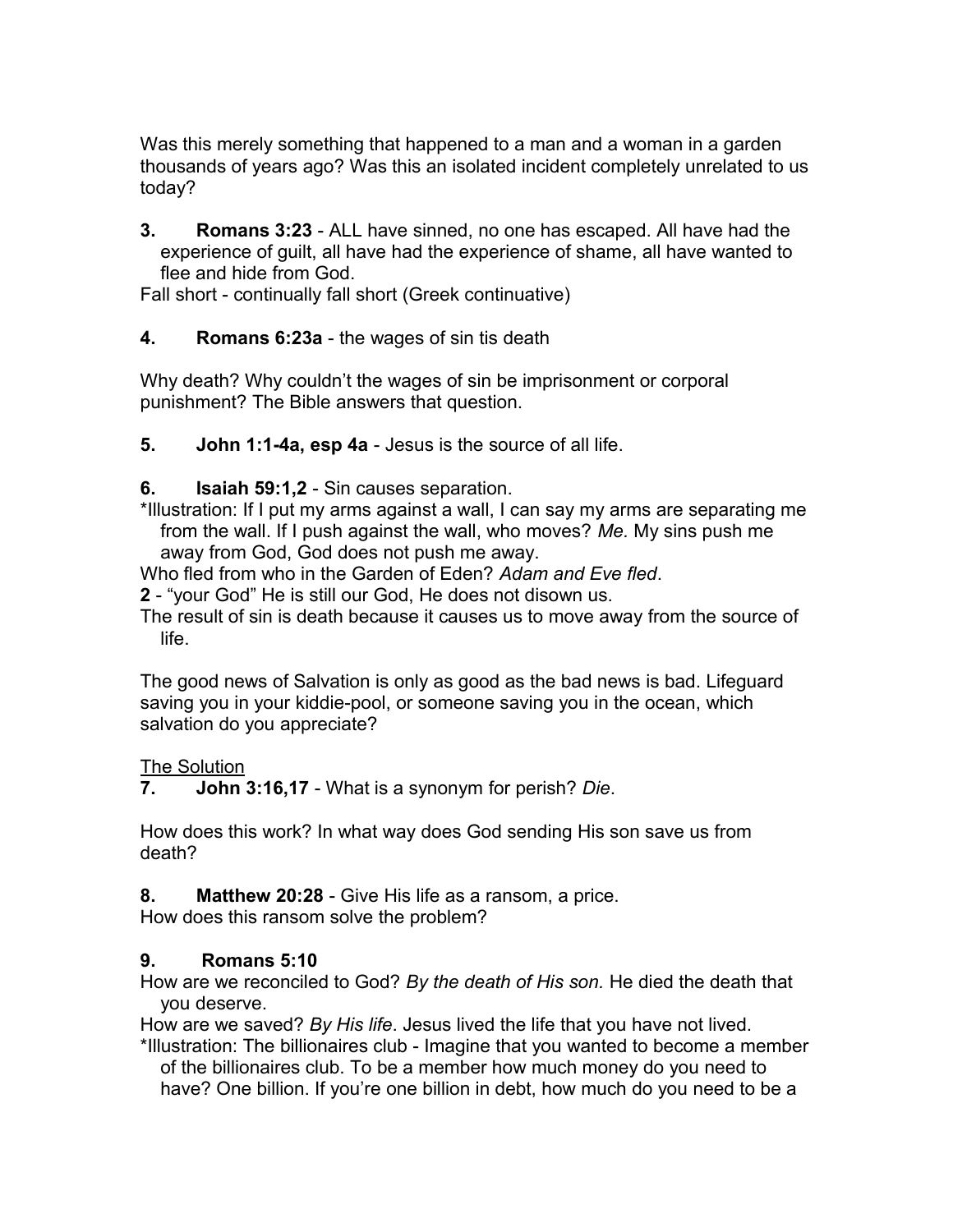member? Two billion, one to get out of debt and one to get into the club. Jesus death is like the first billion dollars, it pays the penalty, the debt of sin. Since Jesus paid the debt of our sin, all we have to do is live the rest of our lives perfectly without sin and then we will be saved. Jesus' life is the second billion that gets us into the club.

- He died the death that you deserve, He lived the life you have not lived and He gives you His sinless life as a free gift.
- Since Jesus died for everyone, does that mean that EVERYONE is saved? Salvation is available to everyone, but we must choose to receive it. How do we receive salvation?
- **10. Ephesians 2:8**  How do we receive salvation? Through faith. True faith is not something that we just profess. True faith is demonstrated by actions. Let's see what Jesus himself says about the demonstrations of faith that lead us to salvation.
- **11. John 8:24**  BELIEVE!
- **12. Luke 13:3, 5** REPENT
- **13. Mark 16:16** BE BAPTIZE
- **14. Revelation 2:10** REMAIN FAITHFUL

### Appeal

**15. 2 Peter 3:9 -** God longs to save everyone! But it is our choice

## **16. 1 John 5:11-13**

- **11** Where is eternal life found? *In His son, Jesus.*
- **12** If you have His son, what do you also have? *Eternal life.*
- **13** Who has this eternal life? *All who believe.*

 Why is John writing this? *So that you know that you have eternal life.*  What does John encourage us to do? *To continue to believe.*

## **Simple Questions with Simple Answers:**

1. Q: Can you lose the gift of Salvation? (Once saved always saved) A: No, if what you mean by that is lose your salvation like you can lose your shoe. God will never take it from us, but you can give it back.

**Extra** - Why is it free for us? *There was no other way that God could have given it to us.*